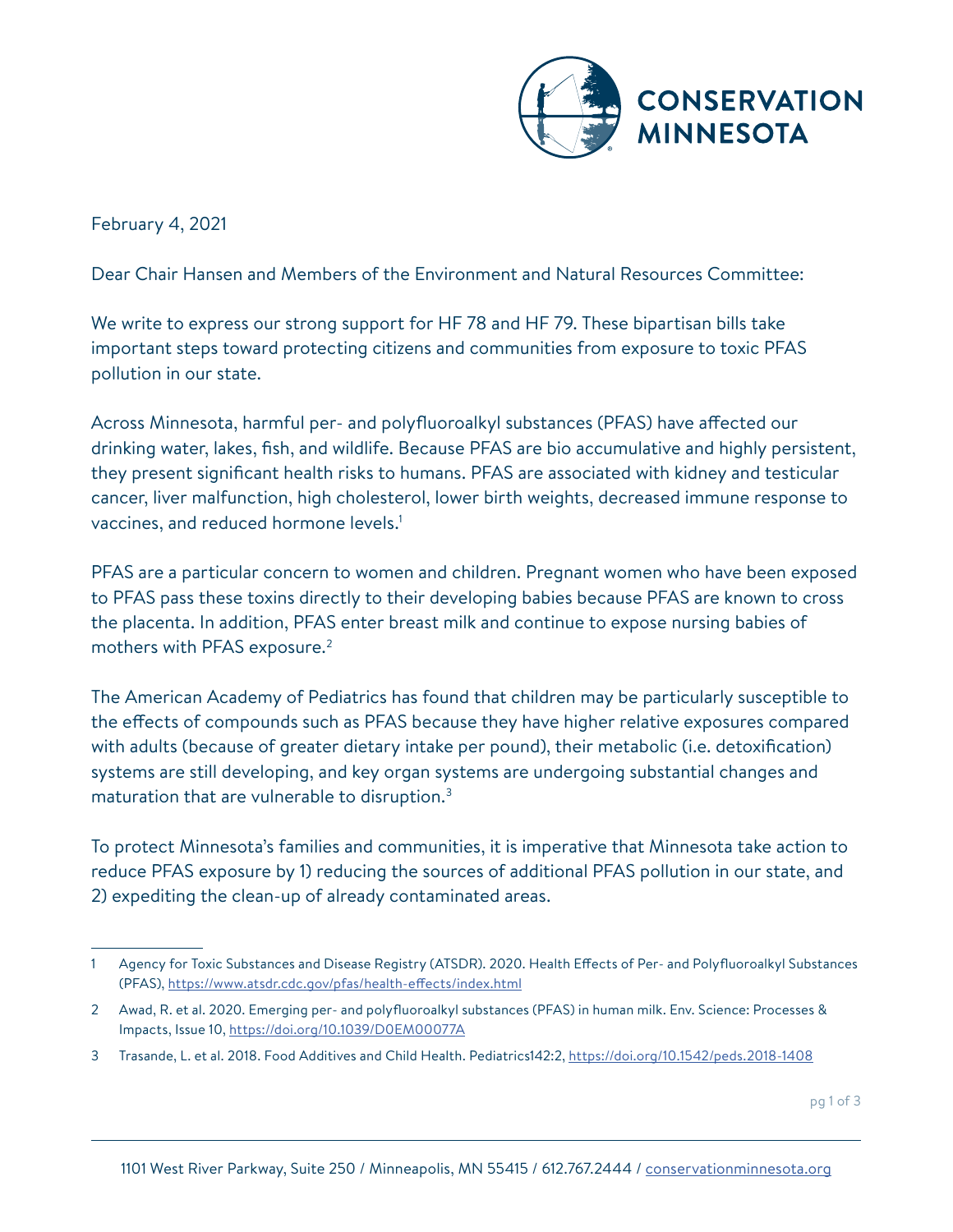HF 79 addresses the first of these goals by eliminating the ongoing use of PFAS in food packaging. Unfortunately, PFAS are still commonly found in food containers where the water and grease resistant properties of PFAS are used to make the packaging stronger. A 2017 study of food packaging in the U.S. found that 46% of food contact papers and 20% of paperboard samples contained PFAS compounds. A 2020 study focused specifically on fast food found that nearly half of tested wrappers and food containers contained PFAS compounds.<sup>4</sup>

In addition to the risk of dietary exposure, food packaging containing PFAS creates problems when it enters the waste stream. When PFAS-contaminated food packaging is sent to a landfill, these highly persistent chemicals end up in the landfill's leachate which then must be treated so it does not contaminate soils or water. Further, fiber-based food packaging treated with PFAS may end up in composting facilities. In 2017, the MPCA conducted a study of compost sites in Minnesota, finding one or more PFAS at concentrations above screening criteria at **all** sites sampled.<sup>5</sup>

Food wrappers and packaging are a major component of Minnesota's non-recycled waste stream. While the amount of PFAS-treated food containers is alarming, researchers note that since over half do not contain PFAS, alternatives are clearly available.

Other states have begun to require that manufacturers phase out the use of PFAS in food packaging, including Washington, Maine and New York.<sup>6</sup> We strongly urge the Legislature to take this common-sense step in Minnesota.

HF 78 addresses the second goal by eliminating obstacles to cleaning up legacy PFAS contamination. Communities all across Minnesota have faced problems with drinking water contaminated by old industrial PFAS releases or the use of fire-fighting foam containing PFAS compounds. Citizens want to see these problems addressed quickly, but instead often see years—or decades—of delays.

The bill would designate PFAS as hazardous substances under the state's superfund law, allowing agencies to speed up the investigation and cleanup of contaminated sites. While PFAS already meet the broad definition of hazardous substances under the state's law, specifically listing PFAS will avoid time consuming and expensive legal challenges to clean up work.

Some communities, such as those in the East Metro, have been dealing with PFAS contaminated

- 5 MPCA, Composting and PFAS, <https://www.pca.state.mn.us/waste/composting-and-pfas>
- 6 Maine:<http://legislature.maine.gov/LawMakerWeb/summary.asp?ID=280072805> New York: [https://legislation.nysenate.gov/pdf/bills/2019/S8817](http://legislation.nysenate.gov/pdf/bills/2019/S8817) pg 2 of 3<br>Washington: <https://apps.ecology.wa.gov/publications/documents/1804034.pdf>

<sup>4</sup> Schaider et al. 2017. Fluorinated Compounds in U.S. Fast Food Packaging. 2017. Environ Sci Technol Lett. 4(3): 105–111, <https://www.ncbi.nlm.nih.gov/pmc/articles/PMC6104644/> SCHF, August 2020. Packaged in Pollution,<https://saferchemicals.org/packaged-in-pollution/>